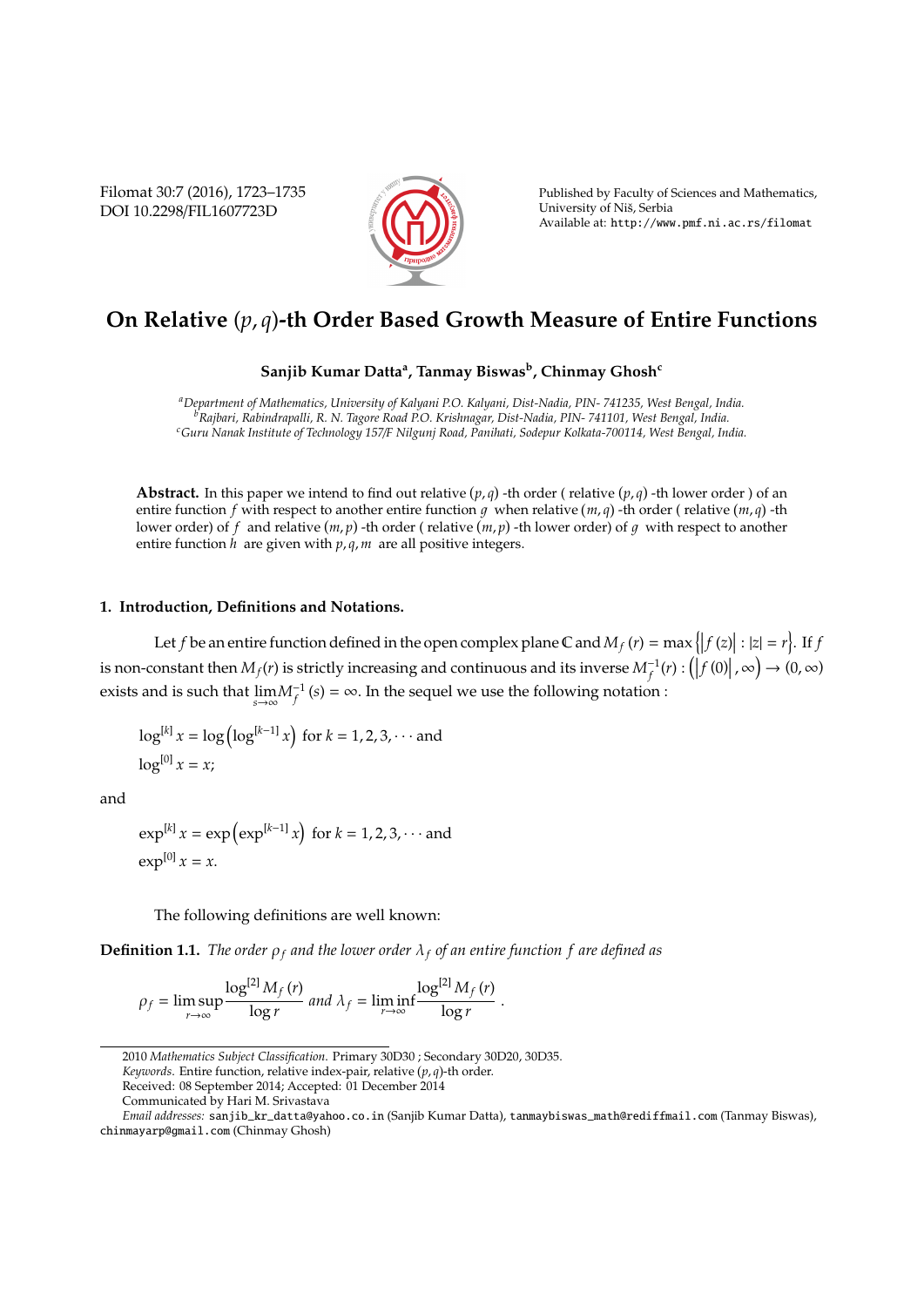Juneja, Kapoor and Bajpai [2] defined the (*p*, *q*)-th order and (*p*, *q*)-th lower order of an entire function *f* respectively as follows:

$$
\rho_f(p,q) = \limsup_{r \to \infty} \frac{\log^{[p]} M_f(r)}{\log^{[q]} r} \text{ and } \lambda_f(p,q) = \liminf_{r \to \infty} \frac{\log^{[p]} M_f(r)}{\log^{[q]} r},
$$

where *p*, *q* are any two positive integers with  $p \geq q$ .

If  $p = 2$  and  $q = 1$  we respectively denote  $\rho_f$  (2, 1) and  $\lambda_f$  (2, 1) by  $\rho_f$  and  $\lambda_f$ .

In this connection we just recall the following definition :

**Definition 1.2.** [2] An entire function f is said to have index-pair  $(p,q)$ ,  $p \ge q \ge 1$  if  $b < \rho_f(p,q) < \infty$  and  $\rho_f$  (p − 1, q − 1) is not a nonzero finite number, where b = 1 if p = q and b = 0 if p > q. Moreover if  $0 < \rho_f(p,q) < \infty$ , *then*

 $\rho_f(p - n, q) = \infty$  *for*  $n < p$ ,  $\rho_f(p, q - n) = 0$  *for*  $n < q$  *and* 

 $\rho_f(p + n, q + n) = 1$  *for*  $n = 1, 2, ....$ .

*Similarly for*  $0 < \lambda_f(p,q) < \infty$ , *one can easily verify that* 

 $\lambda_f$   $(p - n, q) = \infty$  *for*  $n < p$ ,  $\lambda_f$   $(p, q - n) = 0$  *for*  $n < q$  *and* 

$$
\lambda_f(p + n, q + n) = 1
$$
 for  $n = 1, 2, ....$ .

An entire function for which  $(p, q)$ -th order and  $(p, q)$ -th lower order are the same is said to be of regular  $(p, q)$ -growth. Functions which are not of regular  $(p, q)$ -growth are said to be of irregular  $(p, q)$ -growth.

Bernal [1] introduced the definition of relative order of f with respect to g, denoted by  $\rho_q(f)$  as follows:

$$
\rho_g(f) = \inf \left\{ \mu > 0 : M_f(r) < M_g(r^{\mu}) \text{ for all } r > r_0(\mu) > 0. \right\}
$$

$$
= \limsup_{r \to \infty} \frac{\log M_g^{-1} M_f(r)}{\log r}.
$$

The definition coincides with the classical one [6] if  $q(z) = \exp z$ .

Similarly, one can define the relative lower order of  $f$  with respect to  $g$  denoted by  $\lambda_g(f)$  as follows

:

$$
\lambda_g(f)=\liminf_{r\to\infty}\frac{\log M_g^{-1}M_f\left(r\right)}{\log r}\;.
$$

In the case of relative order, it therefore seems reasonable to define suitably the relative  $(p,q)$  th order of entire functions. Lahiri and Banerjee [3] introduced such definition in the following manner: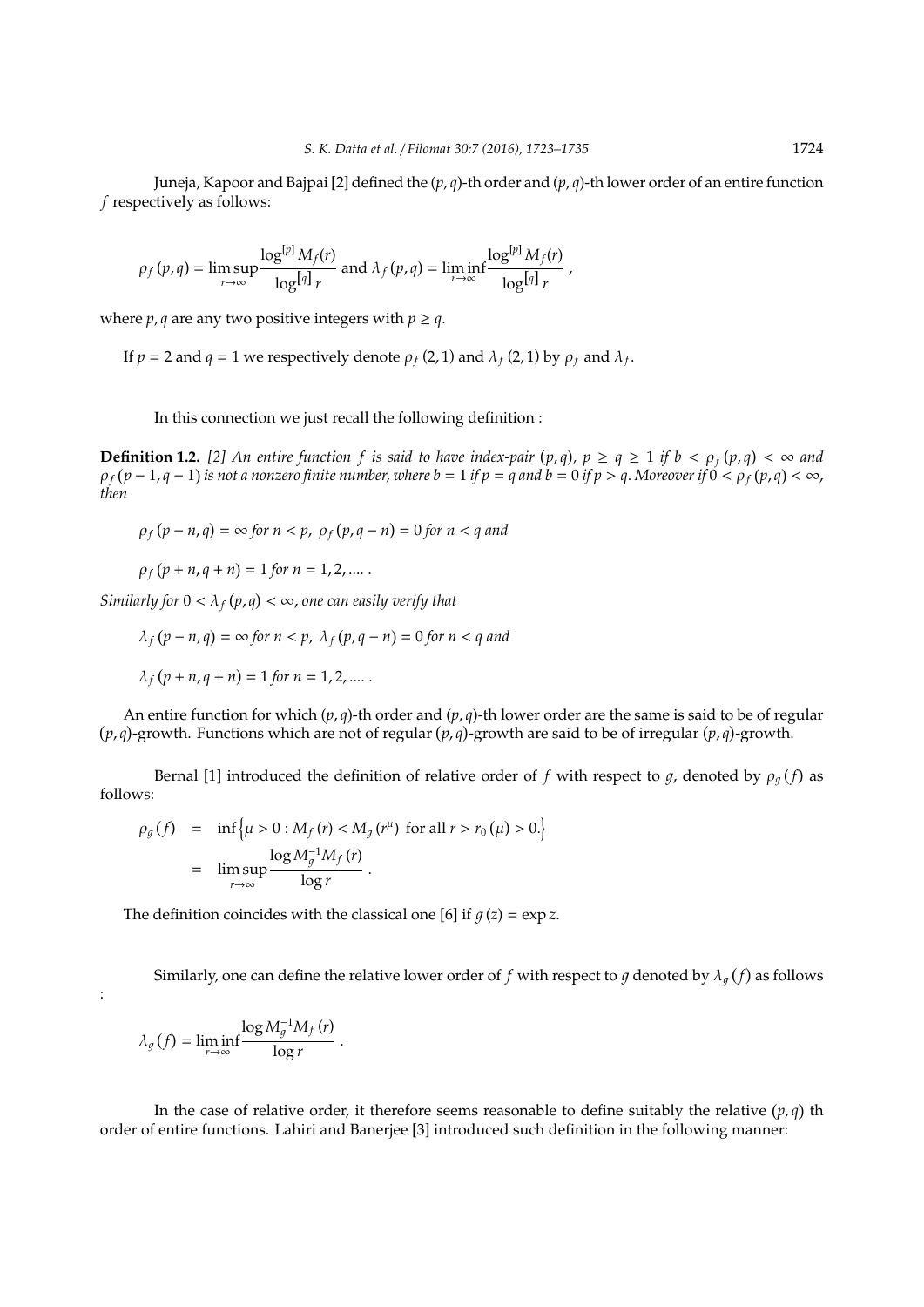**Definition 1.3.** *[3] Let p and q be any two positive integers with p* > *q*. *The relative p*, *q -th order of f with respect to a is defined by* 

$$
\rho_g^{(p,q)}(f) = \inf \left\{ \begin{array}{l} \mu > 0 : M_f(r) < M_g \left( \exp^{[p-1]} (\mu \log^{[q]} r) \right) \\ \text{for all } r > r_0 (\mu) > 0 \end{array} \right\}
$$
  
= 
$$
\lim_{r \to \infty} \frac{\log^{[p-1]} M_g^{-1} M_f(r)}{\log^{[q]} r}.
$$

Sánchez Ruiz et. al. [5] gave a more improved definition of relative  $(p, q)$ -th order of an entire function in the light of index-pair which is the following:

**Definition 1.4.** [5] Let f and g be any two entire functions with index-pairs (m, q) and (m, p) respectively where  $p$ ,  $q$ ,  $m$ ,  $n$  are all positive integer such that  $p\geq q$  and  $m\geq n.$  Then the relative  $(p,q)$  th order of  $f$  with respect to  $g$  is *defined as*

$$
\rho_g^{(p,q)}(f) = \inf \left\{ \begin{array}{l l} \mu > 0: M_f(r) < M_g \left( \exp[r] \left\{ \log^{[m]} \exp^{[m]} \left( \mu \log^{[q]} r \right) \right\} \right) \\ & \text{for all } r > r_0(\mu) > 0 \end{array} \right\}
$$

$$
= \limsup_{r \to \infty} \frac{\log[r] M_g^{-1} M_f(r)}{\log^{[q]} r}.
$$

Similarly, one can define the relative (p, q)-th lower order of f with respect to g denoted by  $\lambda_g^{(p,q)}(f)$  as follows :

$$
\lambda_g^{(p,q)}(f) = \liminf_{r \to \infty} \frac{\log^{[p]} M_g^{-1} M_f(r)}{\log^{[q]} r}.
$$

In this connection, we intend to give a definition of relative index-pair of an entire function with respect to another entire function which is relevant in the sequel :

**Definition 1.5.** Let f and g be any two entire functions with index-pairs (m, q) and (m, p) respectively where p, q, m, n are all positive integer such that  $p\geq q$  and  $m\geq n.$  Then the entire function  $f$  is said to have relative index-pair (p, q) with respect to another entire function g, if  $b<\rho^{(p,q)}_q(f)<\infty$  and  $\rho_g(f)(p-1,q-1)$  is not a nonzero finite number, where  $b = 1$  if  $p = q = m$  and  $b = 0$  for otherwise. Moreover if  $0 < \rho_q^{(p,q)}(f) < \infty$ , then

$$
\rho_q(f)(p-n,q) = \infty
$$
 for  $n < p$ ,  $\rho_q(f)(p,q-n) = 0$  for  $n < q$  and

$$
\rho_q(f)(p + n, q + n) = 1
$$
 for  $n = 1, 2, ...$ 

*Similarly for*  $0 < \lambda_q^{(p,q)}(f) < \infty$ , one can easily verify that

$$
\lambda_g(f)(p-n,q) = \infty \text{ for } n < p, \ \lambda_g(f)(p,q-n) = 0 \text{ for } n < q \text{ and}
$$

$$
\lambda_q(f)(p + n, q + n) = 1
$$
 for  $n = 1, 2, ...$ .

An entire function *f* for which relative (*p*, *q*)-th order and relative (*p*, *q*)-th lower order with respect to another entire function  $g$  are the same is called a function of regular relative  $(p, q)$  growth with respect to g. Otherwise,  $f$  is said to be irregular relative  $(p, q)$  growth with respect to  $q$ .

Now a question may arise about the relative index-pair and the values of relative order ( relative lower order) of f with respect to another entire function g when relative  $(m, q)$ -th order ( relative  $(m, q)$ -th lower order) of  $f$  and relative  $(m, p)$ -th order ( relative  $(m, p)$ -th lower order) of  $g$  with respect to another entire function *h* are given where  $p, q, m$  are all positive integers. In this paper we intend to provide this answer. We do not explain the standard definitions and notations of the theory of entire functions as those are available in [8].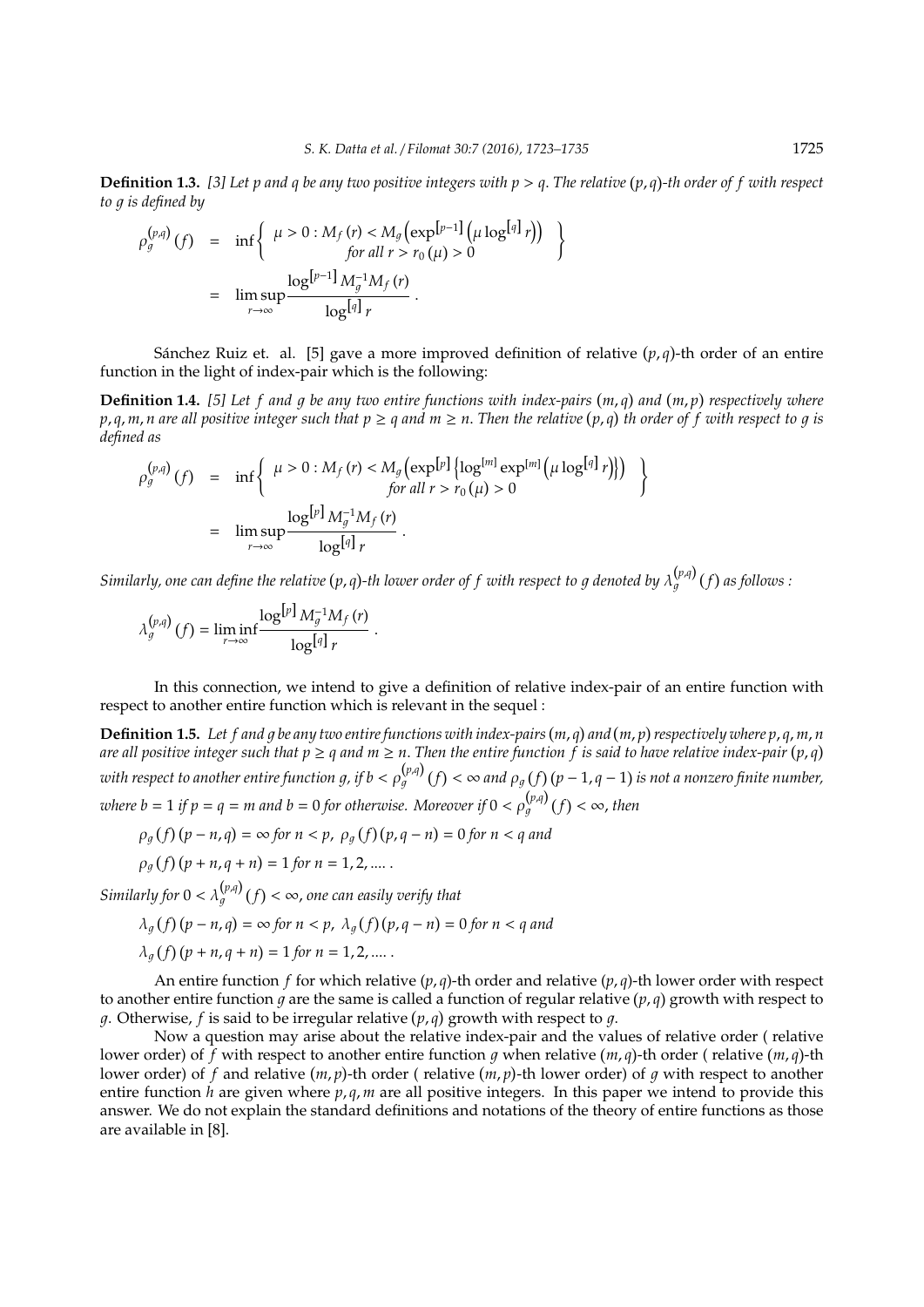### **2. Theorems.**

#### In this section we present the main results of the paper.

**Theorem 2.1.** Let f, g and h be any three entire functions and p, q, m are all positive integers. If the relative  $(m, q)$ -th *order (relative m*, *q -th lower order) of f with respect to h and relative m*, *p -th order (relative m*, *p -th lower order) of g with respect to h are respectively denoted by*  $\rho_h^{(m,q)}$  $\lambda_h^{(m,q)}(f)$   $\lambda_h^{(m,q)}$  $\binom{m,q}{h}(f)$  and  $\rho_h^{(m,p)}$ (*m,p*) (g)  $\left(\lambda_h^{(m,p)}\right)$ *h* 1 *, then*

$$
\frac{\lambda_h^{(m,q)}(f)}{\rho_h^{(m,p)}(g)} \leq \lambda_g^{(p,q)}(f) \leq \min\left\{\frac{\lambda_h^{(m,q)}(f)}{\lambda_h^{(m,p)}(g)}, \frac{\rho_h^{(m,q)}(f)}{\rho_h^{(m,p)}(g)}\right\}
$$
\n
$$
\leq \max\left\{\frac{\lambda_h^{(m,q)}(f)}{\lambda_h^{(m,p)}(g)}, \frac{\rho_h^{(m,q)}(f)}{\rho_h^{(m,p)}(g)}\right\} \leq \rho_g^{(p,q)}(f) \leq \frac{\rho_h^{(m,q)}(f)}{\lambda_h^{(m,p)}(g)}.
$$

*Proof.* From the definitions of  $\rho_h^{(m,q)}$  $\binom{m,q}{h}$   $(f)$  and  $\lambda \binom{m,q}{h}$  $\int_h^{(m,\mu)}(f)$  we have for all sufficiently large values of *r* that

$$
M_h^{-1} M_f(r) \le \exp^{\lfloor m \rfloor} \left\{ \left( \rho_h^{(m,q)}(f) + \varepsilon \right) \log^{\lfloor q \rfloor} r \right\}
$$
  
*i.e.,*  $M_f(r) \le M_h \left[ \exp^{\lfloor m \rfloor} \left\{ \left( \rho_h^{(m,q)}(f) + \varepsilon \right) \log^{\lfloor q \rfloor} r \right\} \right],$  (1)

$$
M_h^{-1} M_f(r) \ge \exp^{[m]} \left\{ \left( \lambda_h^{(m,q)}(f) - \varepsilon \right) \log^{[q]} r \right\}
$$
  
*i.e.,*  $M_f(r) \ge M_h \left[ \exp^{[m]} \left\{ \left( \lambda_h^{(m,q)}(f) - \varepsilon \right) \log^{[q]} r \right\} \right].$  (2)

Also for a sequence of values of *r* tending to infinity we get that

$$
M_h^{-1} M_f(r) \ge \exp^{\lfloor m \rfloor} \left\{ \left( \rho_h^{(m,q)}(f) - \varepsilon \right) \log^{\lfloor q \rfloor} r \right\}
$$
  
*i.e.,*  $M_f(r) \ge M_h \left[ \exp^{\lfloor m \rfloor} \left\{ \left( \rho_h^{(m,q)}(f) - \varepsilon \right) \log^{\lfloor q \rfloor} r \right\} \right],$  (3)

$$
M_h^{-1} M_f(r) \le \exp^{[m]} \left\{ \left( \lambda_h^{(m,q)}(f) + \varepsilon \right) \log^{[q]} r \right\}
$$
  
*i.e.,*  $M_f(r) \le M_h \left[ \exp^{[m]} \left\{ \left( \lambda_h^{(m,q)}(f) + \varepsilon \right) \log^{[q]} r \right\} \right].$  (4)

Similarly from the definitions of  $\rho_h^{(m,p)}$  $\binom{m,p}{h}(g)$  and  $\lambda \binom{m,p}{h}$  $\int_h^{(m,p)}(g)$ , it follows for all sufficiently large values of *r* that

$$
M_h^{-1} M_g(r) \le \exp^{[m]} \{ \left( \rho_h^{(m,p)}(g) + \varepsilon \right) \log^{[p]} r \}
$$
  
\n*i.e.,*  $M_g(r) \le M_h \left[ \exp^{[m]} \{ \left( \rho_h^{(m,p)}(g) + \varepsilon \right) \log^{[p]} r \} \right]$   
\n*i.e.,*  $M_h(r) \ge M_g \left[ \exp^{[p]} \left[ \frac{\log^{[m]} r}{\left( \rho_h^{(m,p)}(g) + \varepsilon \right)} \right] \right],$  (5)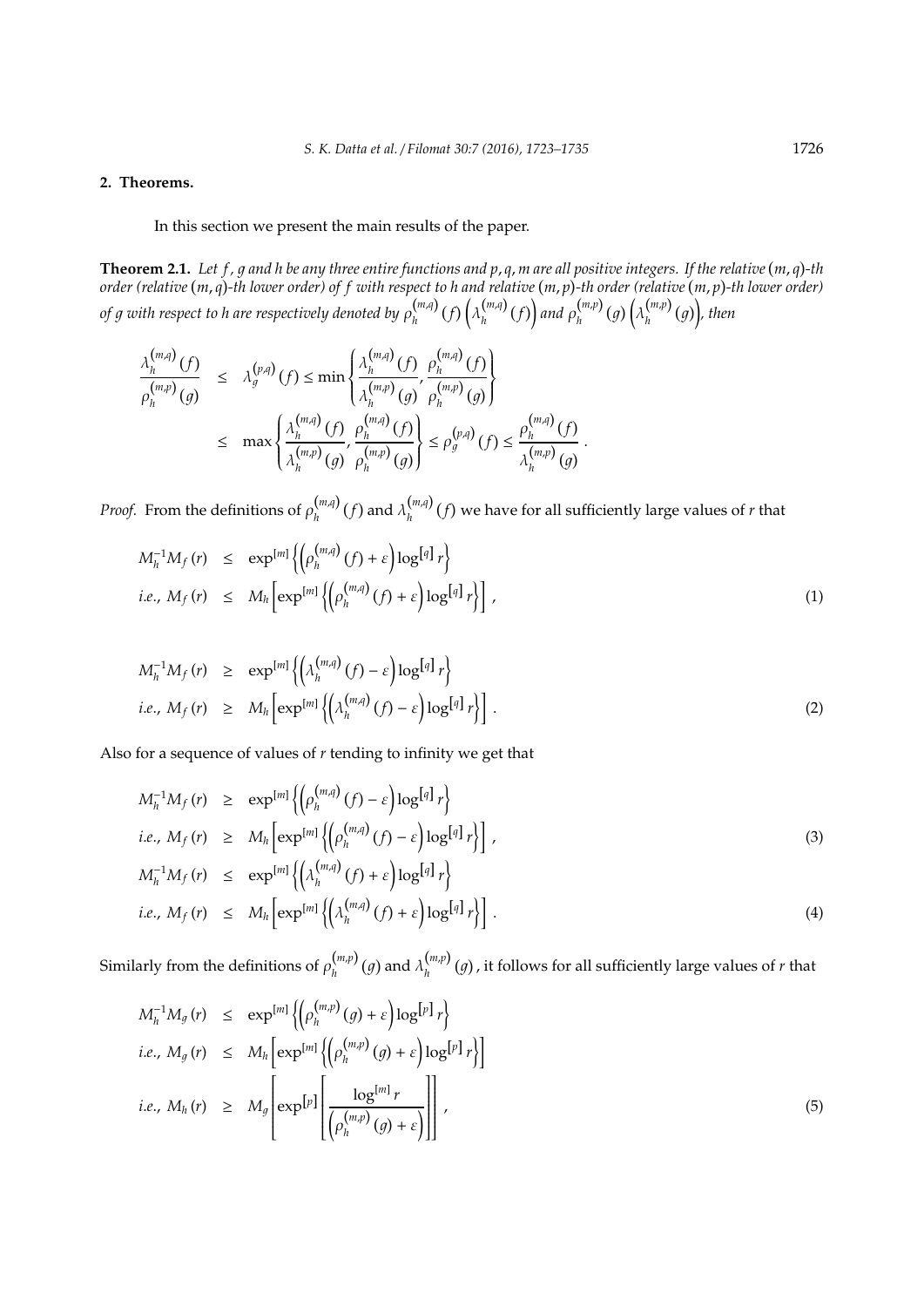*S. K. Datta et al.* / *Filomat 30:7 (2016), 1723–1735* 1727

$$
M_h^{-1} M_g(r) \ge \exp^{\lfloor ml \{ \left( \lambda_h^{(m,p)}(g) - \varepsilon \right) \log \lfloor r \rfloor r \}}\}
$$
  
*i.e.,*  $M_g(r) \ge M_h \left[ \exp^{\lfloor ml \{ \left( \lambda_h^{(m,p)}(g) - \varepsilon \right) \log \lfloor r \rfloor r \}} \right]$   
*i.e.,*  $M_h(r) \le M_g \left[ \exp^{\lfloor pt \rfloor} \left[ \frac{\log^{\lfloor ml} r}{\left( \lambda_h^{(m,p)}(g) - \varepsilon \right) \right]} \right]$  (6)

and for a sequence of values of *r* tending to infinity we obtain that

$$
M_h^{-1} M_g(r) \ge \exp^{[m]} \left\{ \left( \rho_h^{(m,p)}(g) - \varepsilon \right) \log^{[p]} r \right\}
$$
  
\n*i.e.,*  $M_g(r) \ge M_h \left[ \exp^{[m]} \left\{ \left( \rho_h^{(m,p)}(g) - \varepsilon \right) \log^{[p]} r \right\} \right]$   
\n*i.e.,*  $M_h(r) \le M_g \left[ \exp^{[p]} \left[ \frac{\log^{[m]} r}{\left( \rho_h^{(m,p)}(g) - \varepsilon \right)} \right] \right],$  (7)

$$
M_h^{-1} M_g(r) \le \exp^{[m]} \left\{ \left( \lambda_h^{(m,p)}(g) + \varepsilon \right) \log^{[p]} r \right\}
$$
  
\n*i.e.,*  $M_g(r) \le M_h \left[ \exp^{[m]} \left\{ \left( \lambda_h^{(m,p)}(g) + \varepsilon \right) \log^{[p]} r \right\} \right]$   
\n*i.e.,*  $M_h(r) \ge M_g \left[ \exp^{[p]} \left[ \frac{\log^{[m]} r}{\left( \lambda_h^{(m,p)}(g) + \varepsilon \right)} \right] \right].$  (8)

Now from (3) and in view of (5) we get for a sequence of values of *r* tending to infinity that

$$
\log^{\left[p\right]}M_g^{-1}M_f\left(r\right)\geq \log^{\left[p\right]}M_g^{-1}M_h\left[\exp^{\left[m\right]}\left\{\left(\rho_h^{\left(m,q\right)}\left(f\right)-\varepsilon\right)\log^{\left[q\right]}r\right\}\right]
$$

i.e., 
$$
\log^{[p]} M_g^{-1} M_f(r)
$$
  
\n
$$
\geq \log^{[p]} M_g^{-1} M_g \left[ \exp^{[p]} \left\{ \frac{\log^{[m]} \exp^{[m]} \left\{ \left( \rho_h^{(m,q)}(f) - \varepsilon \right) \log^{[q]} r \right\}}{\left( \rho_h^{(m,p)}(g) + \varepsilon \right)} \right] \right]
$$

$$
i.e., \log^{[p]} M_g^{-1} M_f(r) \ge \frac{\left(\rho_h^{(m,q)}(f) - \varepsilon\right)}{\left(\rho_h^{(m,p)}(g) + \varepsilon\right)} \log^{[q]} r
$$
  

$$
i.e., \frac{\log^{[p]} M_g^{-1} M_f(r)}{\log^{[q]} r} \ge \frac{\left(\rho_h^{(m,q)}(f) - \varepsilon\right)}{\left(\rho_h^{(m,p)}(g) + \varepsilon\right)}.
$$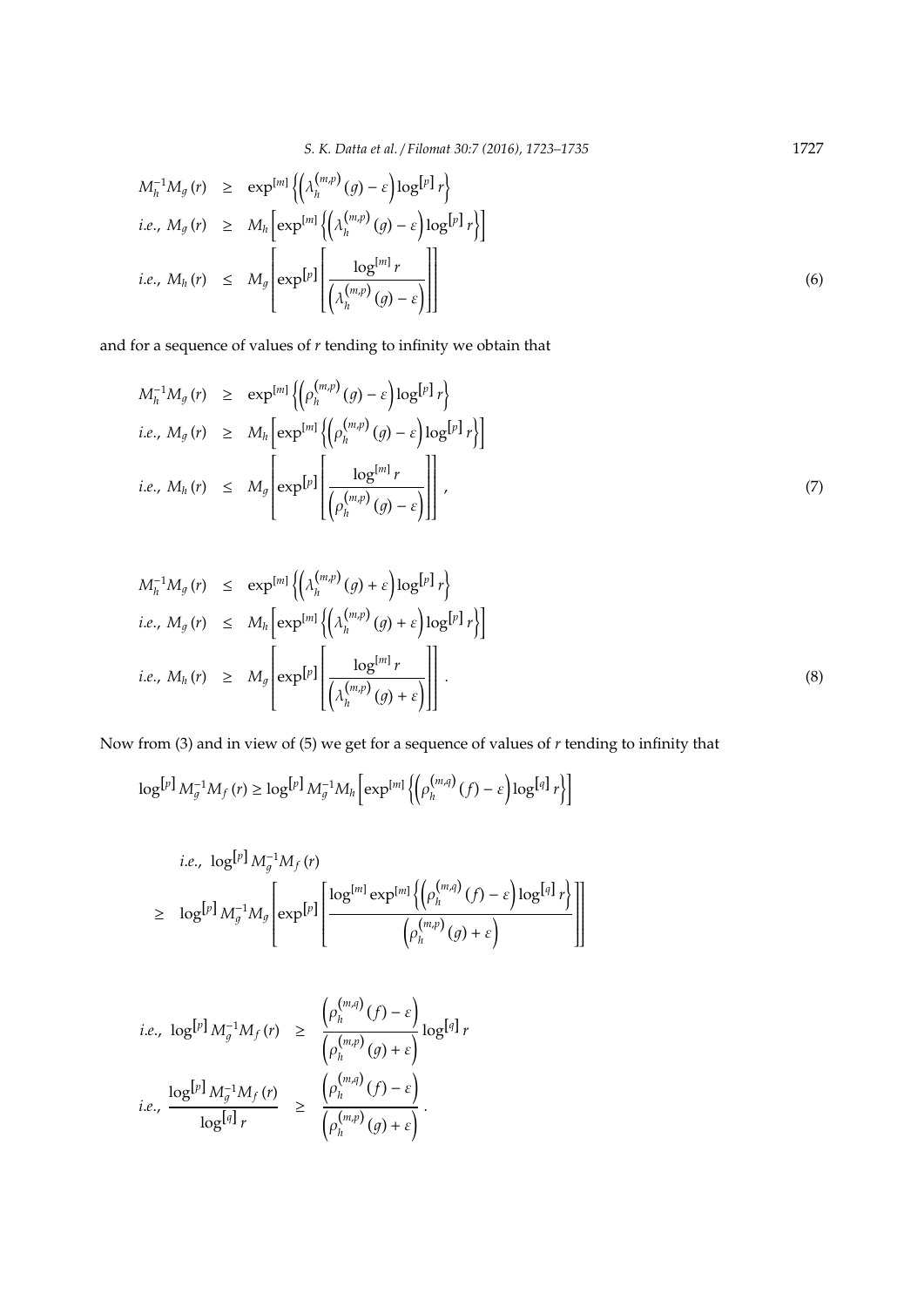As  $\varepsilon$  (> 0) is arbitrary, it follows that

$$
\limsup_{r \to \infty} \frac{\log^{[p]} M_g^{-1} M_f(r)}{\log^{[q]} r} \ge \frac{\rho_h^{(m,q)}(f)}{\rho_h^{(m,p)}(g)}
$$
\n*i.e.,*  $\rho_g^{(p,q)}(f) \ge \frac{\rho_h^{(m,q)}(f)}{\rho_h^{(m,p)}(g)}$ . (9)

Analogously from (2) and in view of (8) it follows for a sequence of values of *r* tending to infinity that

$$
\log^{[p]} M_g^{-1} M_f(r) \geq \log^{[p]} M_g^{-1} M_h \left[ \exp^{[m]} \left\{ \left( \lambda_h^{(m,q)}(f) - \varepsilon \right) \log^{[q]} r \right\} \right]
$$

i.e., 
$$
\log^{[p]} M_g^{-1} M_f(r)
$$
  
\n
$$
\geq \log^{[p]} M_g^{-1} M_g \left[ \exp^{[p]} \left\{ \frac{\log^{[m]} \exp^{[m]} \left\{ \left( \lambda_h^{(m,q)}(f) - \varepsilon \right) \log^{[q]} r \right\}}{\left( \lambda_h^{(m,p)}(g) + \varepsilon \right)} \right\} \right]
$$

$$
\begin{array}{rcl} i.e., \ \log^{\left[p\right]} M_g^{-1} M_f\left(r\right) & \ge & \displaystyle\frac{\left(\lambda_h^{\left(m,q\right)}\left(f\right)-\varepsilon\right)}{\left(\lambda_h^{\left(m,p\right)}\left(g\right)+\varepsilon\right)} \log^{\left[q\right]} r\\ i.e., \displaystyle\frac{\log^{\left[p\right]} M_g^{-1} M_f\left(r\right)}{\log^{\left[q\right]} r} & \ge & \displaystyle\frac{\left(\lambda_h^{\left(m,q\right)}\left(f\right)-\varepsilon\right)}{\left(\lambda_h^{\left(m,p\right)}\left(g\right)+\varepsilon\right)}\,.\end{array}
$$

Since  $\varepsilon$  (> 0) is arbitrary, we get from above that

$$
\limsup_{r \to \infty} \frac{\log^{[p]} M_g^{-1} M_f(r)}{\log^{[q]} r} \ge \frac{\lambda_h^{(m,q)}(f)}{\lambda_h^{(m,p)}(g)}
$$
\n
$$
i.e., \rho_g^{(p,q)}(f) \ge \frac{\lambda_h^{(m,q)}(f)}{\lambda_h^{(m,p)}(g)}.
$$
\n(10)

Again in view of (6) we have from (1) for all sufficiently large values of *r* that

$$
\log^{[p]} M_g^{-1} M_f(r) \leq \log^{[p]} M_g^{-1} M_h \left[ \exp^{[m]} \left\{ \left( \rho_h^{(m,q)}(f) + \varepsilon \right) \log^{[q]} r \right\} \right]
$$

$$
\begin{array}{lll}\ni.e.,& \log^{\left[p\right]} M_g^{-1} M_f\left(r\right)\\&\le& \log^{\left[p\right]} M_g^{-1} M_g \left[\exp^{\left[p\right]}\left[\frac{\log^{\left[m\right]} \exp^{\left[m\right]} \left\{\left(\rho_h^{\left(m,q\right)}\left(f\right)+\varepsilon\right\} \log^{\left[q\right]} r\right\} }{\left(\lambda_h^{\left(m,p\right)}\left(g\right)-\varepsilon\right)}\right]\right]\end{array}
$$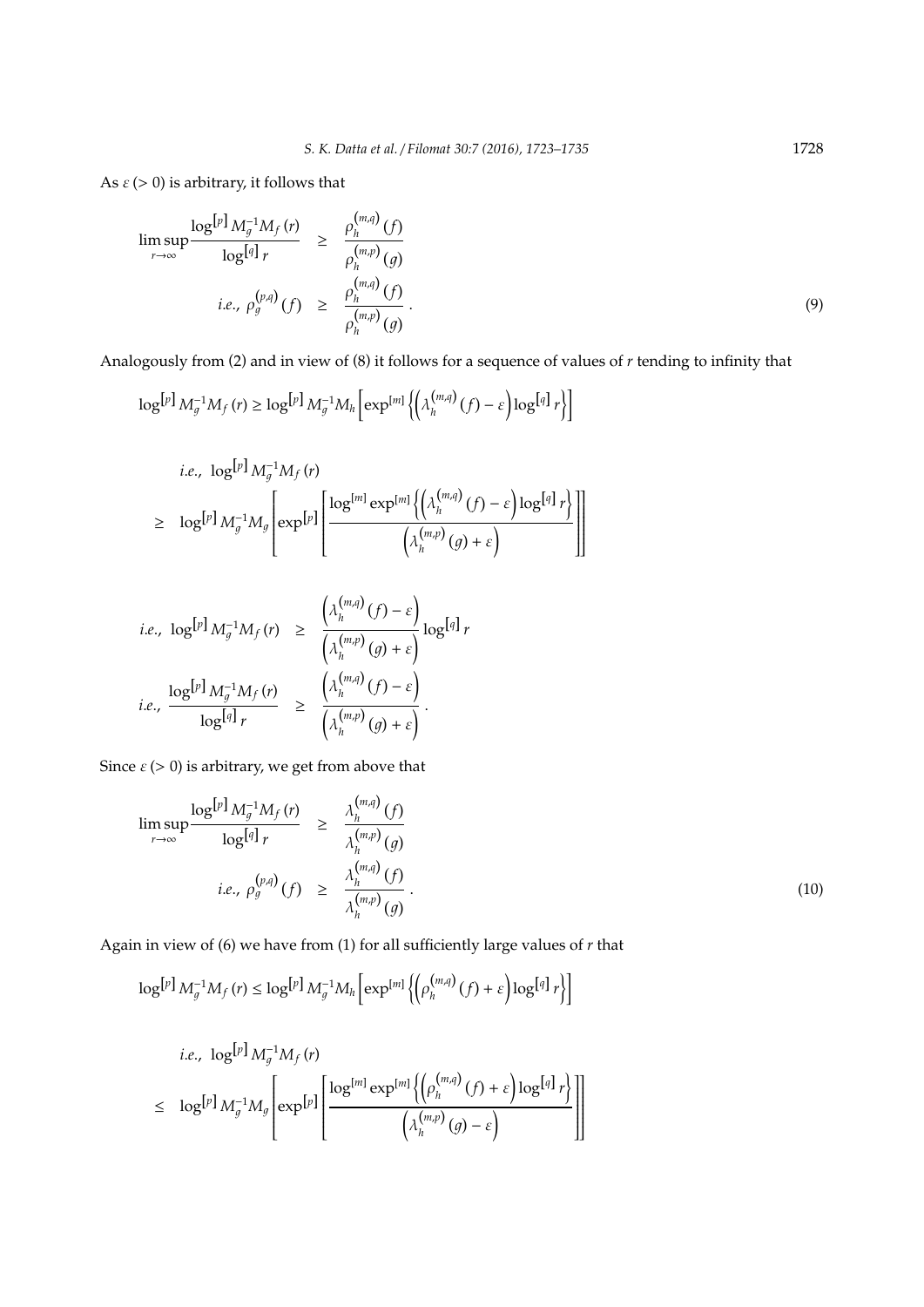*S. K. Datta et al.* / *Filomat 30:7 (2016), 1723–1735* 1729

$$
i.e., \log^{[p]} M_g^{-1} M_f(r) \leq \frac{\left(\rho_h^{(m,q)}(f) + \varepsilon\right)}{\left(\lambda_h^{(m,p)}(g) - \varepsilon\right)} \log^{[q]} r
$$
  

$$
i.e., \frac{\log^{[p]} M_g^{-1} M_f(r)}{\log^{[q]} r} \leq \frac{\left(\rho_h^{(m,q)}(f) + \varepsilon\right)}{\left(\lambda_h^{(m,p)}(g) - \varepsilon\right)}.
$$

Since  $\varepsilon$  (> 0) is arbitrary, we obtain that

$$
\limsup_{r \to \infty} \frac{\log^{[p]} M_g^{-1} M_f(r)}{\log^{[q]} r} \le \frac{\rho_h^{(m,q)}(f)}{\lambda_h^{(m,p)}(g)}
$$
\n
$$
i.e., \rho_g^{(p,q)}(f) \le \frac{\rho_h^{(m,q)}(f)}{\lambda_h^{(m,p)}(g)}.
$$
\n(11)

Again from (2) and in view of (5) we get for all sufficiently large values of *r* that

$$
\log^{[p]} M_g^{-1} M_f(r) \geq \log^{[p]} M_g^{-1} M_h \left[ \exp^{[m]} \left\{ \left( \lambda_h^{(m,q)}(f) - \varepsilon \right) \log^{[q]} r \right\} \right]
$$

*i.e.*, 
$$
\log^{[p]} M_g^{-1} M_f(r)
$$
  
\n
$$
\geq \log^{[p]} M_g^{-1} M_g \left[ \exp^{[p]} \left\{ \frac{\log^{[m]} \exp^{[m]} \left\{ \left( \lambda_h^{(m,q)}(f) - \varepsilon \right) \log^{[q]} r \right\}}{\left( \rho_h^{(m,p)}(g) + \varepsilon \right)} \right] \right]
$$

*i.e.*, 
$$
\log^{[p]} M_g^{-1} M_f(r) \ge \frac{\left(\lambda_h^{(m,q)}(f) - \varepsilon\right)}{\left(\rho_h^{(m,p)}(g) + \varepsilon\right)} \log^{[q]} r
$$
  
\n*i.e.*,  $\frac{\log^{[p]} M_g^{-1} M_f(r)}{\log^{[q]} r} \ge \frac{\left(\lambda_h^{(m,q)}(f) - \varepsilon\right)}{\left(\rho_h^{(m,p)}(g) + \varepsilon\right)}$ .

As  $\varepsilon$  (> 0) is arbitrary, it follows from above that

$$
\liminf_{r \to \infty} \frac{\log^{[p]} M_g^{-1} M_f(r)}{\log^{[q]} r} \ge \frac{\lambda_h^{(m,q)}(f)}{\rho_h^{(m,p)}(g)}
$$
\n
$$
i.e., \lambda_g^{(p,q)}(f) \ge \frac{\lambda_h^{(m,q)}(f)}{\rho_h^{(m,p)}(g)}.
$$
\n(12)

Also in view of (7) , we get from (1) for a sequence of values of *r* tending to infinity that

$$
\log^{[p]} M_g^{-1} M_f(r) \leq \log^{[p]} M_g^{-1} M_h \left[ \exp^{[m]} \left\{ \left( \rho_h^{(m,q)}(f) + \varepsilon \right) \log^{[q]} r \right\} \right]
$$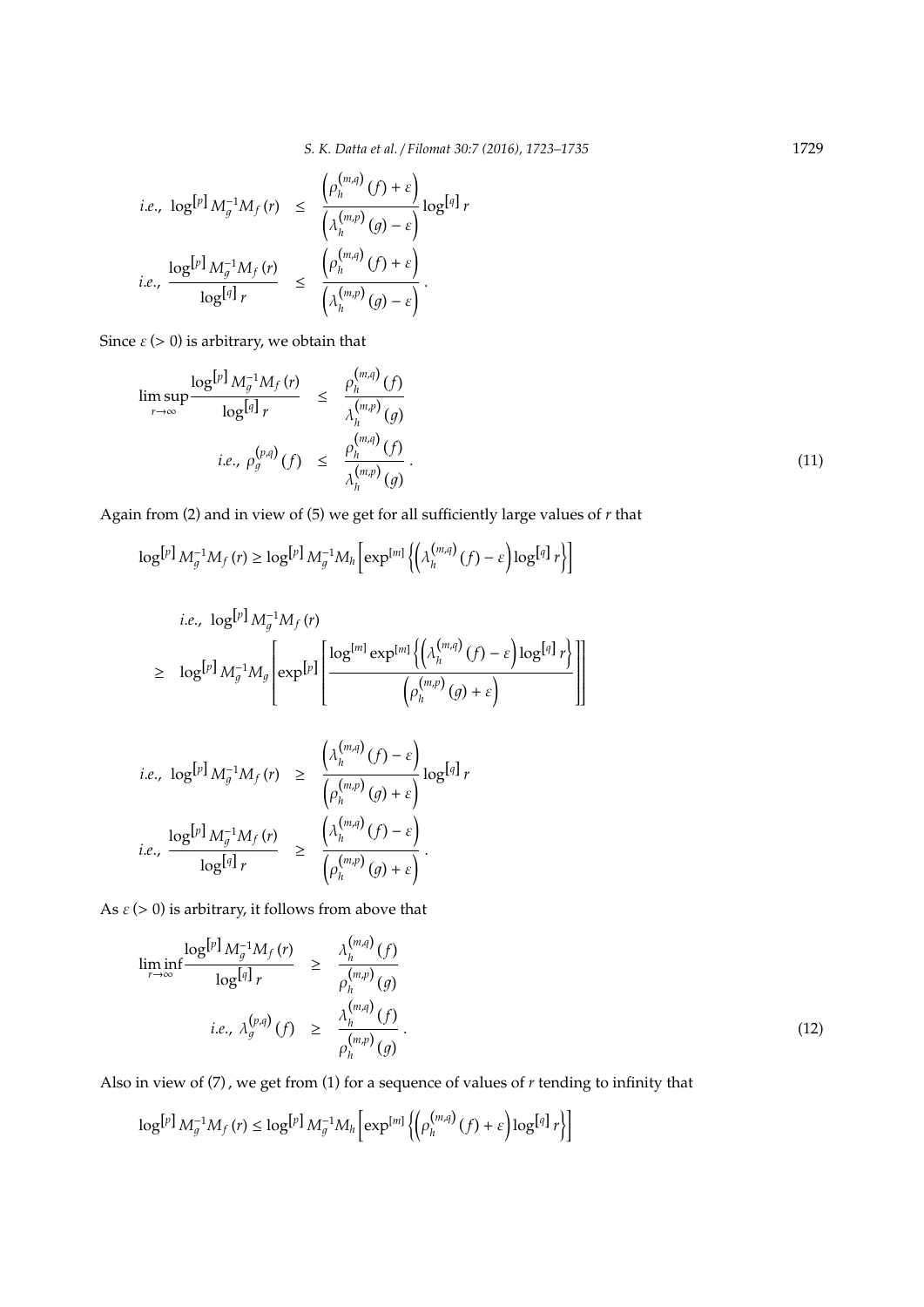$\overline{\phantom{a}}$  $\overline{\phantom{a}}$ 

1

1

 $\overline{\phantom{a}}$ 

 $\overline{\phantom{a}}$ 

$$
i.e., \log^{[p]} M_g^{-1} M_f(r)
$$
\n
$$
\leq \log^{[p]} M_g^{-1} M_g \left[ \exp^{[p]} \left[ \frac{\log^{[m]} \exp^{[m]} \left\{ \left( \rho_h^{(m,q)}(f) + \varepsilon \right) \log^{[q]} r \right\}}{\left( \rho_h^{(m,p)}(g) - \varepsilon \right)} \right] \right]
$$
\n
$$
i.e., \log^{[p]} M_g^{-1} M_f(r) \leq \frac{\left( \rho_h^{(m,q)}(f) + \varepsilon \right)}{\left( \rho_h^{(m,p)}(g) - \varepsilon \right)} \log^{[q]} r
$$
\n
$$
i.e., \frac{\log^{[p]} M_g^{-1} M_f(r)}{\log^{[q]} r} \leq \frac{\left( \rho_h^{(m,q)}(f) + \varepsilon \right)}{\left( \rho_h^{(m,p)}(g) - \varepsilon \right)}.
$$

Since  $\varepsilon$  (> 0) is arbitrary, we get from above that

$$
\liminf_{r \to \infty} \frac{\log^{[p]} M_g^{-1} M_f(r)}{\log^{[q]} r} \le \frac{\rho_h^{(m,q)}(f)}{\rho_h^{(m,p)}(g)}
$$
\n
$$
i.e., \lambda_g^{(p,q)}(f) \le \frac{\rho_h^{(m,q)}(f)}{\rho_h^{(m,p)}(g)}.
$$
\n(13)

Similarly from (4) and in view of (6) , it follows for a sequence of values of *r* tending to infinity we get that

$$
\log^{[p]} M_g^{-1} M_f(r) \leq \log^{[p]} M_g^{-1} M_h \left[ \exp^{[m]} \left\{ \left( \lambda_h^{(m,q)}(f) + \varepsilon \right) \log^{[q]} r \right\} \right]
$$

$$
i.e., \log^{[p]} M_g^{-1} M_f(r)
$$
\n
$$
\leq \log^{[p]} M_g^{-1} M_g \left[ \exp^{[p]} \left[ \frac{\log^{[m]} \exp^{[m]} \left\{ \left( \lambda_h^{(m,q)}(f) + \varepsilon \right) \log^{[q]} r \right\}}{\left( \lambda_h^{(m,p)}(g) - \varepsilon \right)} \right\} \right]
$$
\n
$$
i.e., \log^{[p]} M_g^{-1} M_f(r) \leq \frac{\left( \lambda_h^{(m,q)}(f) + \varepsilon \right)}{\left( \lambda_h^{(m,p)}(g) - \varepsilon \right)} \log^{[q]} r
$$
\n
$$
i.e., \frac{\log^{[p]} M_g^{-1} M_f(r)}{\log^{[q]} r} \leq \frac{\left( \lambda_h^{(m,q)}(f) + \varepsilon \right)}{\left( \lambda_h^{(m,p)}(g) - \varepsilon \right)}.
$$

As  $\varepsilon$  (> 0) is arbitrary, we obtain from above that

$$
\liminf_{r \to \infty} \frac{\log^{[p]} M_g^{-1} M_f(r)}{\log^{[q]} r} \leq \frac{\lambda_h^{(m,q)}(f)}{\lambda_h^{(m,p)}(g)}
$$
\n*i.e.,*  $\lambda_g^{(p,q)}(f) \leq \frac{\lambda_h^{(m,q)}(f)}{\lambda_h^{(m,p)}(g)}$ . (14)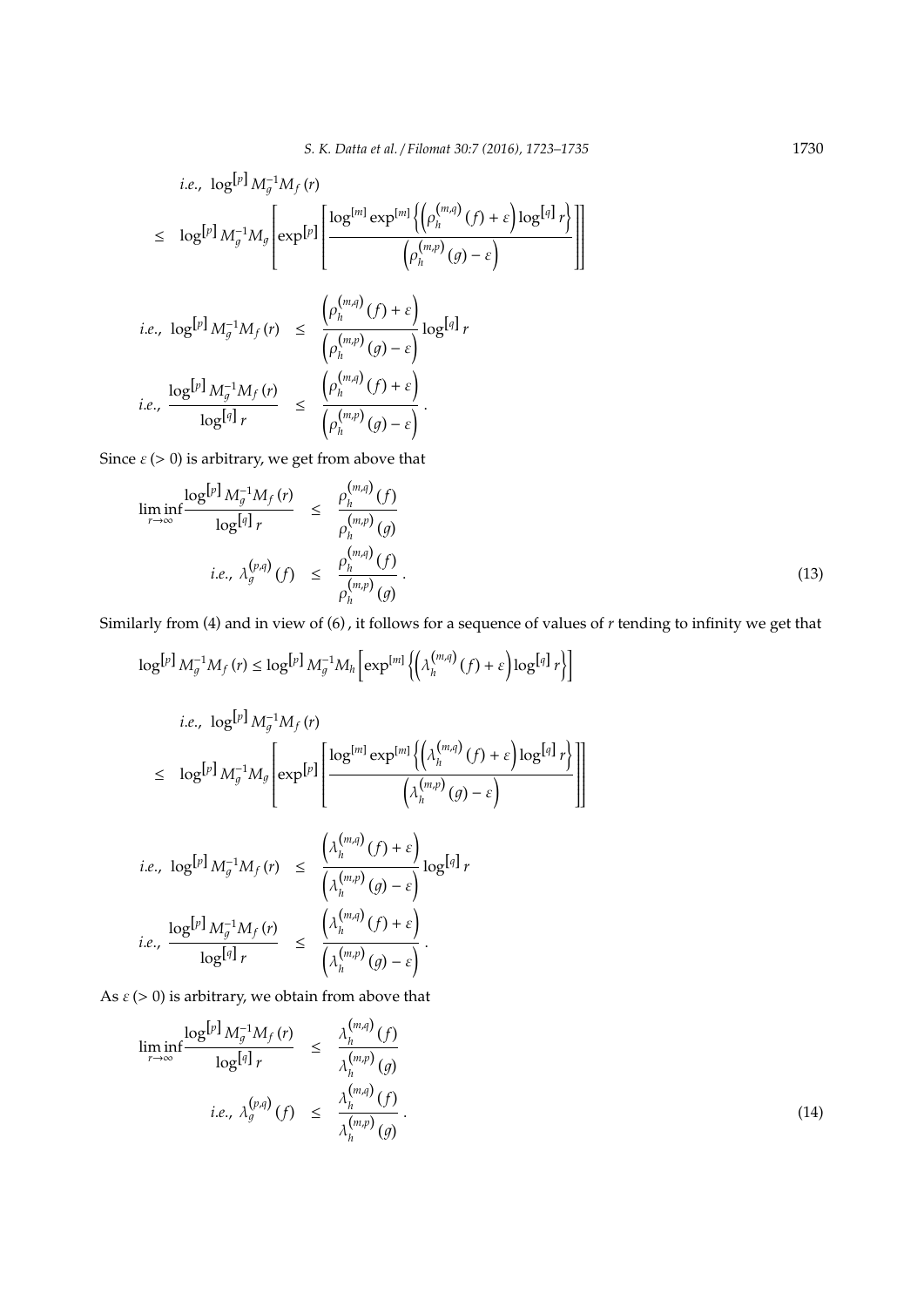Thus the theorem follows from  $(9)$ ,  $(10)$ ,  $(11)$ ,  $(12)$ ,  $(13)$  and  $(14)$ .

**Remark 2.2.** *Theorem 2.1 can be verified by the following example and in fact the equality sign can not be removed from the concluding statement of the theorem.*

**Example 2.3.** *Let*

$$
f = \exp^{\left[25\right]} z^9
$$
,  $g = \exp^{\left[25\right]} z^2$  and  $h = \exp^{\left[25\right]} z^7$ .

*Then*

$$
\rho_h^{(1,1)}(f) = \lambda_h^{(1,1)}(f) = \frac{9}{7} \text{ and } \rho_h^{(1,1)}(g) = \lambda_h^{(1,1)}(g) = \frac{2}{7}.
$$

*Now*

$$
\rho_g^{(1,1)}(f) = \frac{9}{2} = \frac{\rho_h^{(1,1)}(f)}{\lambda_h^{(m,p)}(g)} = \frac{\lambda_h^{(1,1)}(f)}{\lambda_h^{(m,p)}(g)} = \frac{\rho_h^{(1,1)}(f)}{\rho_h^{(m,p)}(g)}.
$$

*Similarly*

$$
\lambda_g^{(1,1)}(f) = \frac{9}{2} = \frac{\lambda_h^{(1,1)}(f)}{\rho_h^{(m,p)}(g)} = \frac{\lambda_h^{(1,1)}(f)}{\lambda_h^{(m,p)}(g)} = \frac{\rho_h^{(1,1)}(f)}{\rho_h^{(m,p)}(g)}.
$$

In view of Theorem 2.1, one can easily verify the following corollaries:

**Corollary 2.4.** Let f be an entire function with regular relative (m, q) growth with respect to entire function h and g be entire having relative index-pair (m, p) with respect to another entire function h where p, q, m are all positive *integers*. *Then*

.

$$
\lambda_g^{(p,q)}(f) = \frac{\rho_h^{(m,q)}(f)}{\rho_h^{(m,p)}(g)} \text{ and } \rho_g^{(p,q)}(f) = \frac{\rho_h^{(m,q)}(f)}{\lambda_h^{(m,p)}(g)}
$$

In addition, if  $\rho_h^{(m,q)}$  $\binom{m,q}{h}(f) = \rho_h^{(m,p)}$ *h* 1 , *then*

$$
\lambda_g^{(p,q)}(f) = \rho_f^{(q,p)}(g) = 1.
$$

**Corollary 2.5.** Let f be an entire function with relative index-pair (m, q) with respect to entire function h and g be entire of regular relative (m, p) growth with respect to another entire function h where p, q, m are all positive integers. *Then*

.

$$
\lambda_g^{(p,q)}(f) = \frac{\lambda_h^{(m,q)}(f)}{\rho_h^{(m,p)}(g)} \quad \text{and} \quad \rho_g^{(p,q)}(f) = \frac{\rho_h^{(m,q)}(f)}{\rho_h^{(m,p)}(g)}
$$

In addition, if  $\rho_h^{(m,q)}$  $\binom{m,q}{h}(f) = \rho_h^{(m,p)}$ *h* 1 , *then*

$$
\rho_g^{(p,q)}(f) = \lambda_f^{(q,p)}(g) = 1.
$$

**Corollary 2.6.** Let f and g be any two entire functions with regular relative (m, q) growth and regular relative (m, p) *growth with respect to entire function h respectively where p*, *q*, *m are all positive integers* . *Then*

$$
\lambda_g^{(p,q)}(f) = \rho_g^{(p,q)}(f) = \frac{\rho_h^{(m,q)}(f)}{\rho_h^{(m,p)}(g)}.
$$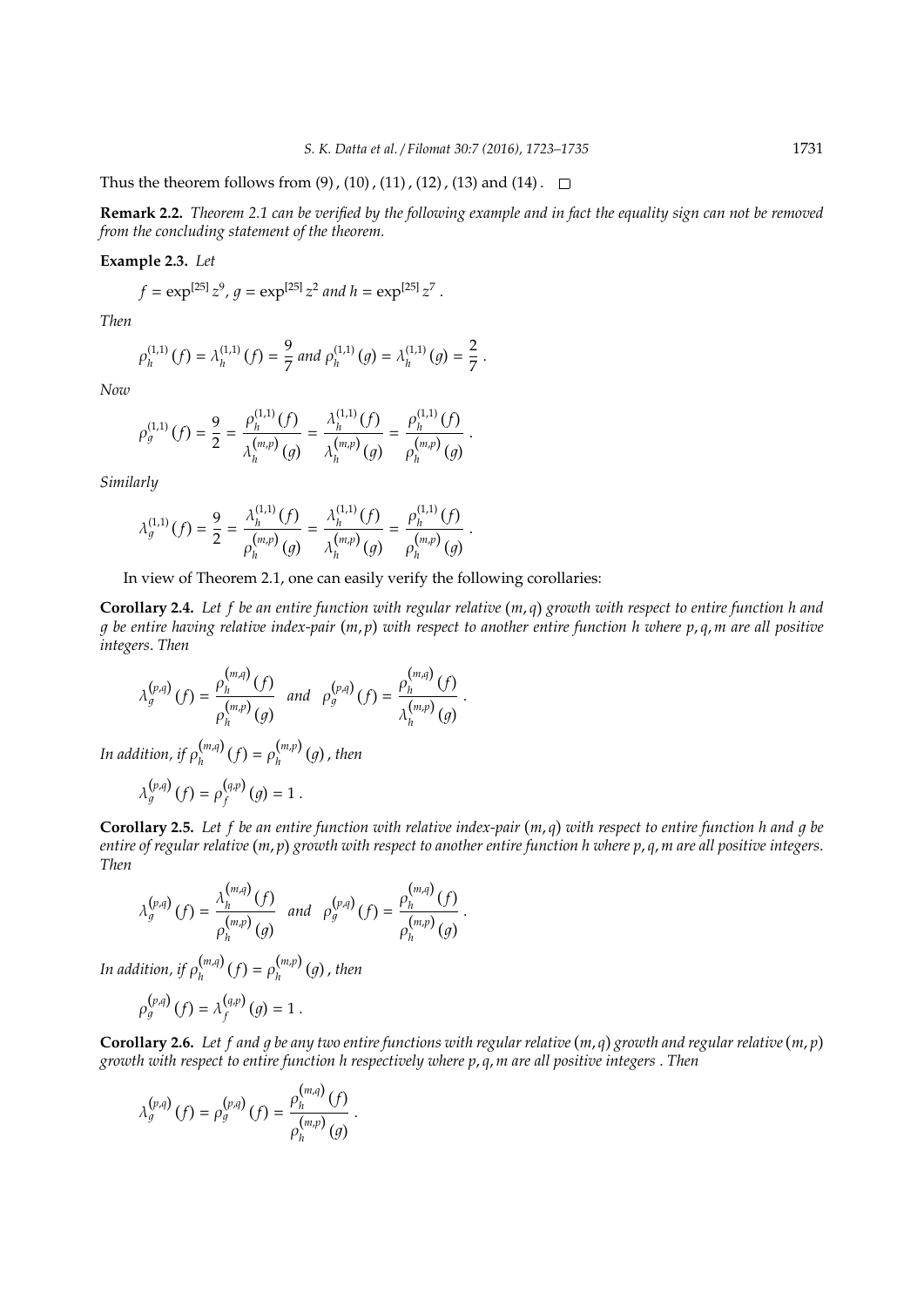**Corollary 2.7.** Let f and g be any two entire functions with regular relative (m, q) growth and regular relative *m*, *p growth with respect to entire function h respectively where p*, *q*, *m are all positive integers* . *Also suppose that*  $\rho_h^{(m,q)}$  $\binom{m,q}{h}(f) = \rho_h^{(m,p)}$ *h* 1 . *Then*

$$
\lambda_g^{(p,q)}\left(f\right)=\rho_g^{(p,q)}\left(f\right)=\lambda_f^{(q,p)}\left(g\right)=\rho_f^{(q,p)}\left(g\right)=1\;.
$$

**Corollary 2.8.** Let f and g be any two entire functions with relative index-pairs  $(m, q)$  and  $(m, p)$  with respect to *entire function h respectively where p*, *q*, *m are all positive integers and either f is not of regular relative m*, *q growth or* 1 *is not of regular relative m*, *p growth, then*

$$
\rho_g^{(p,q)}(f) \cdot \rho_f^{(q,p)}(g) \geq 1.
$$

If f and g are both of regular relative (m,q) growth and regular relative (m,p) growth respectively with respect to *entire function h respectively, then*

$$
\rho_g^{(p,q)}(f) \cdot \rho_f^{(q,p)}(g) = 1.
$$

**Corollary 2.9.** Let f and g be any two entire functions with relative index-pairs  $(m, q)$  and  $(m, p)$  with respect to *entire function h respectively where p*, *q*, *m are all positive integers and either f is not of regular relative m*, *q growth or* 1 *is not of regular relative m*, *p growth, then*

$$
\lambda_g^{(p,q)}(f) \cdot \lambda_f^{(q,p)}(g) \leq 1.
$$

If f and g are both of regular relative (m, q) growth and regular relative (m, p) growth with respect to entire function *h respectively, then*

$$
\lambda_g^{(p,q)}\left(f\right).\lambda_f^{(q,p)}\left(g\right)=1\;.
$$

**Corollary 2.10.** *Let f be an entire function with relative index-pair m*, *q where m*, *q are positive integers* . *Then for any entire function q,* 

(i) 
$$
\lambda_g^{(p,q)}(f) = \infty
$$
 when  $\rho_h^{(m,p)}(g) = 0$ ,  
\n(ii)  $\rho_g^{(p,q)}(f) = \infty$  when  $\lambda_h^{(m,p)}(g) = 0$ ,  
\n(iii)  $\lambda_g^{(p,q)}(f) = 0$  when  $\rho_h^{(m,p)}(g) = \infty$ 

*and*

$$
(iv) \rho_g^{(p,q)}(f) = 0 \text{ when } \lambda_h^{(m,p)}(g) = \infty,
$$

*where p is any positive integer.*

**Corollary 2.11.** *Let* 1 *be an entire function with relative index-pair m*, *p where m*, *p are positive integers* . *Then for any entire function f*,

(i) 
$$
\rho_g^{(p,q)}(f) = 0
$$
 when  $\rho_h^{(m,q)}(f) = 0$ ,  
\n(ii)  $\lambda_g^{(p,q)}(f) = 0$  when  $\lambda_h^{(m,q)}(f) = 0$ ,  
\n(iii)  $\rho_g^{(p,q)}(f) = \infty$  when  $\rho_h^{(m,q)}(f) = \infty$ 

*and*

(iv) 
$$
\lambda_g^{(p,q)}(f) = \infty
$$
 when  $\lambda_h^{(m,q)}(f) = \infty$ ,

*where q is any positive integer* .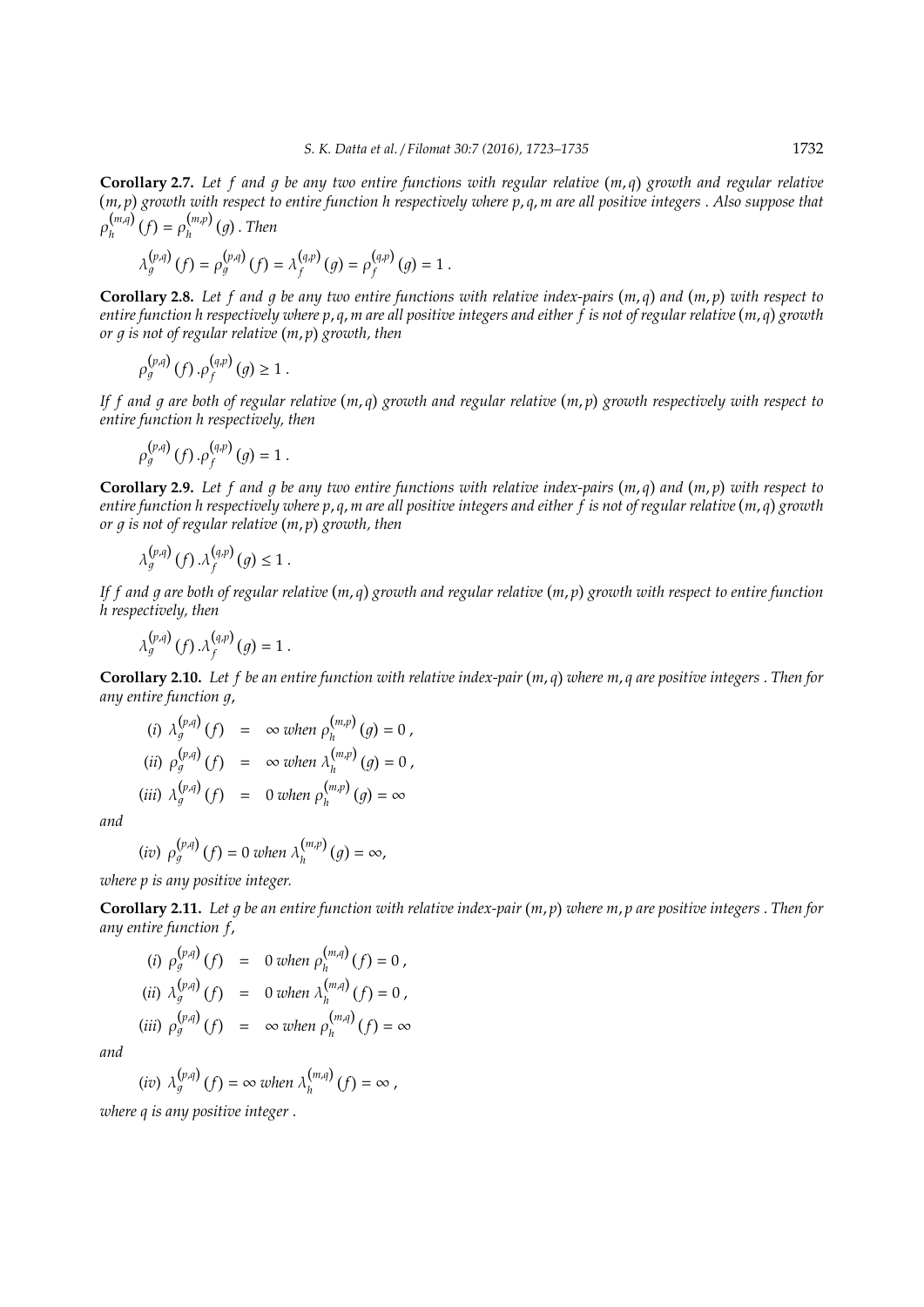The following examples strengthens the conclusions of the above corollaries:

## **Example 2.12.** *Let*

$$
f = z^{11}
$$
,  $g = 5z^3$  and  $h = 9z^4$ .

*Then*

$$
\rho_h^{(1,1)}(f) = \lambda_h^{(1,1)}(f) = \frac{11}{4} \text{ and } \rho_h^{(1,1)}(g) = \lambda_h^{(1,1)}(g) = \frac{3}{4}.
$$

*Now*

$$
\rho_g^{(1,1)}(f) = \frac{11}{3} = \frac{\rho_h^{(1,1)}(f)}{\lambda_h^{(1,1)}(g)} = \frac{\rho_h^{(1,1)}(f)}{\rho_h^{(1,1)}(g)}.
$$

*Similarly,*

$$
\lambda_g^{(1,1)}(f) = \frac{11}{3} = \frac{\rho_h^{(1,1)}(f)}{\lambda_h^{(1,1)}(g)} = \frac{\rho_h^{(1,1)}(f)}{\rho_h^{(1,1)}(g)}.
$$

*Hence*

$$
\lambda_g^{(1,1)}(f) = \rho_g^{(1,1)}(f) = \frac{\rho_h^{(1,1)}(f)}{\rho_h^{(1,1)}(g)}.
$$

*Again*

$$
\rho_f^{(1,1)}(g) = \limsup_{r \to \infty} \frac{\log M_f^{-1} M_g(r)}{\log r} = \limsup_{r \to \infty} \frac{\log (5r^3)^{\frac{1}{11}}}{\log r}
$$

$$
= \frac{3}{11} = \frac{\frac{3}{4}}{\frac{11}{4}}
$$

*and*

$$
\lambda_f^{(1,1)}(g) = \liminf_{r \to \infty} \frac{\log M_f^{-1} M_g(r)}{\log r} = \liminf_{r \to \infty} \frac{\log (5r^3)^{\frac{1}{11}}}{\log r}
$$

$$
= \frac{3}{11} = \frac{\frac{3}{4}}{\frac{11}{4}}.
$$

*Thus*

$$
\rho_g^{(1,1)}(f) \cdot \rho_f^{(1,1)}(g) = 1
$$

*and*

$$
\lambda_g^{(1,1)}(f) \cdot \lambda_f^{(1,1)}(g) = 1.
$$

**Example 2.13.** *Let*

$$
f = \exp z^{13}
$$
,  $g = \exp (13z)^{13}$  and  $h = \exp (9z^4)$ .

*Then*

$$
\rho_h^{(1,1)}\left(f\right)=\lambda_h^{(1,1)}\left(f\right)=\frac{13}{4} \ and \ \rho_h^{(1,1)}\left(g\right)=\lambda_h^{(1,1)}\left(g\right)=\frac{13}{4}
$$

*and*

$$
\lambda_g^{(1,1)}(f) = \rho_g^{(1,1)}(f) = \lambda_f^{(1,1)}(g) = \rho_f^{(1,1)}(g) = 1.
$$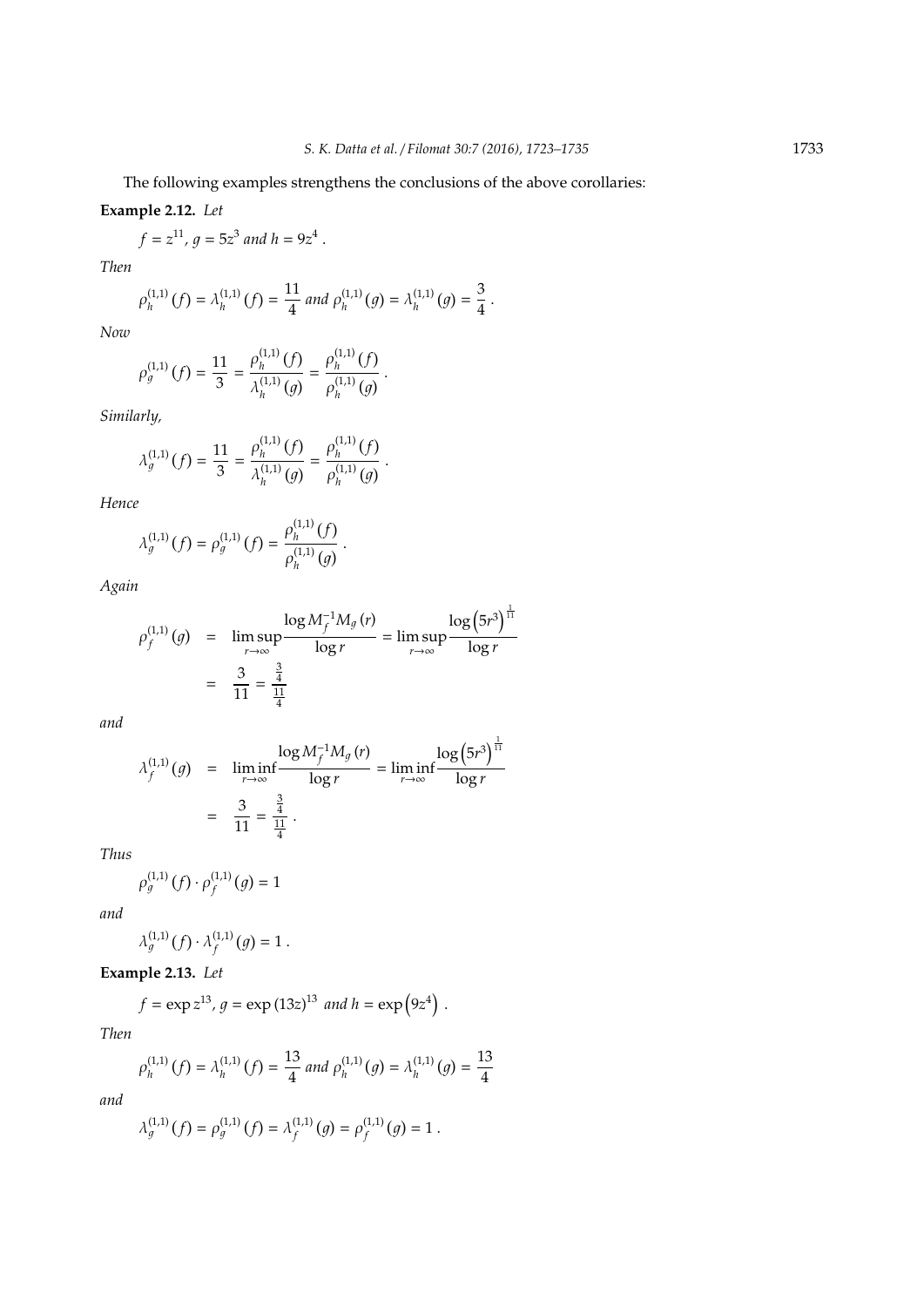**Example 2.14.** *Let*

$$
f = \exp z^{31}
$$
,  $g = z^{25}$  and  $h = \exp z^2$ .

*So*

$$
\rho_h^{(1,1)}(f) = \lambda_h^{(1,1)}(f) = \frac{31}{2} \text{ and } \rho_h^{(1,1)}(g) = \lambda_h^{(1,1)}(g) = 0.
$$

*Now*

$$
\rho_g^{(1,1)}\left(f\right)=\limsup_{r\to\infty}\frac{\log\left(\exp{r^{31}}\right)^{\frac{1}{25}}}{\log{r}}=\infty
$$

*and*

$$
\lambda_g^{(1,1)}(f) = \liminf_{r \to \infty} \frac{\log(\exp r^{31})^{\frac{1}{25}}}{\log r} = \infty.
$$

*Similarly,*

$$
\rho_f^{(1,1)}(g) = \limsup_{r \to \infty} \frac{\log(\log r^{25})^{\frac{1}{31}}}{\log r} = 0
$$

*and*

$$
\lambda_f^{(1,1)}(g) = \liminf_{r \to \infty} \frac{\log (\log r^{25})^{\frac{1}{31}}}{\log r} = 0.
$$

**Example 2.15.** *Let*

$$
f = \exp z^3
$$
,  $g = \exp^{[2]} z^{45}$  and  $h = \exp z^5$ .

*So*

$$
\rho_h^{(1,1)}(f) = \lambda_h^{(1,1)}(f) = \frac{3}{5} \text{ and } \rho_h^{(1,1)}(g) = \lambda_h^{(1,1)}(g) = \infty.
$$

*Now*

$$
\rho_g^{(1,1)}(f) = \limsup_{r \to \infty} \frac{\log(\log^{[2]}\exp{(r)}^3)^{\frac{1}{45}}}{\log{r}} = 0
$$

*and*

$$
\lambda_g^{(1,1)}\left(f\right)=\liminf_{r\to\infty}\frac{\log\left(\log^{[2]}\exp\left(r\right)^3\right)^{\frac{1}{45}}}{\log r}=0\;.
$$

*Similarly,*

$$
\rho_f^{(1,1)}(g) = \limsup_{r \to \infty} \frac{\log \left[ \log \exp^{[2]} r^{45} \right]^{\frac{1}{3}}}{\log r} = \infty
$$

*and*

$$
\lambda_f^{(1,1)}\left(g\right)=\liminf_{r\to\infty}\frac{\log\left[\log\exp^{[2]}\,r^{45}\right]^{\frac{1}{3}}}{\log r}=\infty\;.
$$